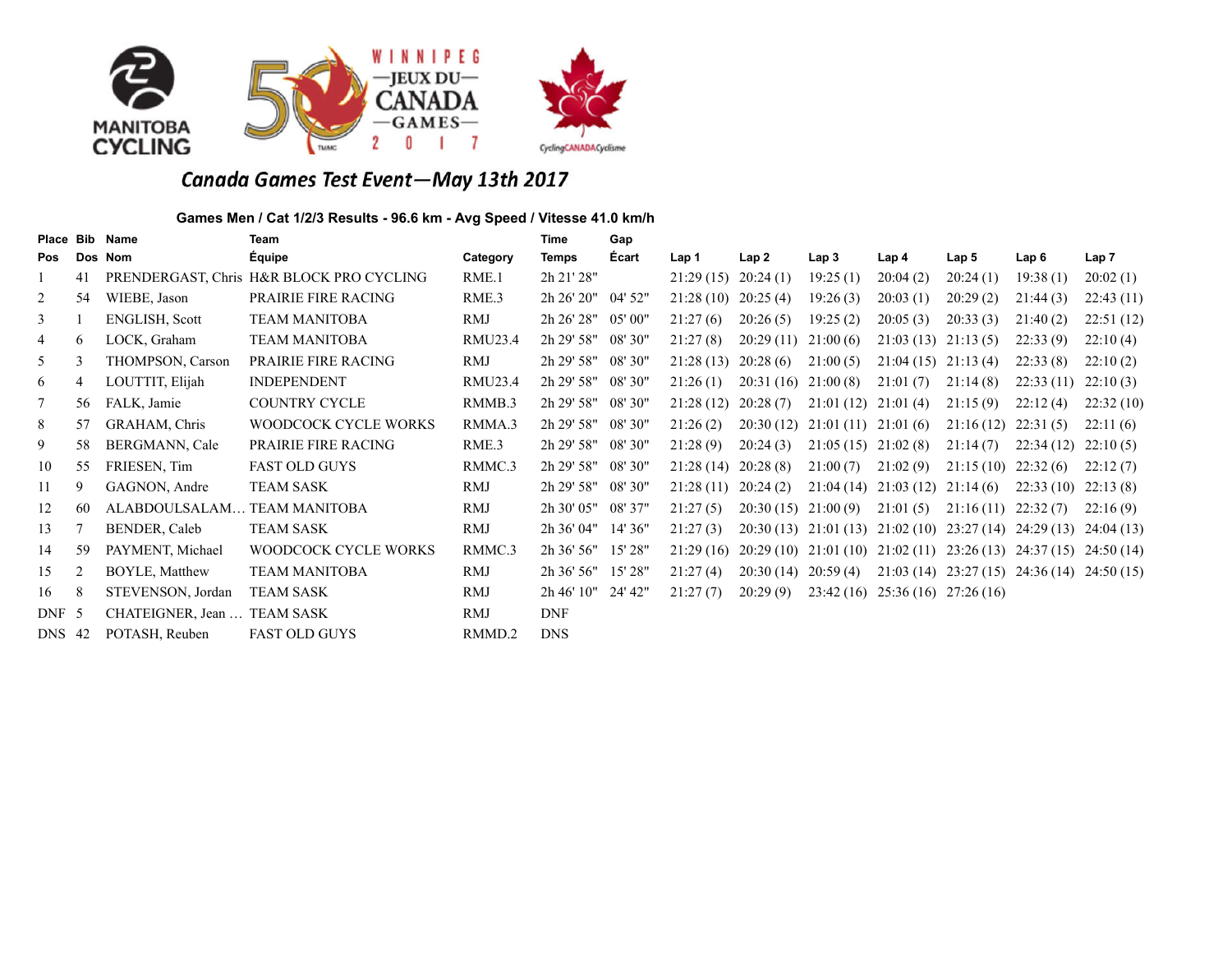

# Canada Games Test Event-May 13th 2017

## **Cat 1/2/3 Men Results - 96.6 km - Avg Speed / Vitesse 41.0 km/h**

|                |    | Place Bib Name   | Team                                     |          | Time          | Gap       |          |          |                  |          |          |          |          |
|----------------|----|------------------|------------------------------------------|----------|---------------|-----------|----------|----------|------------------|----------|----------|----------|----------|
| Pos            |    | Dos Nom          | Équipe                                   | Category | Temps         | Écart     | Lap 1    | Lap 2    | Lap <sub>3</sub> | Lap 4    | Lap 5    | Lap 6    | Lap 7    |
|                | 41 |                  | PRENDERGAST, Chris H&R BLOCK PRO CYCLING | RME.1    | 2h 21' 28"    |           | 21:29(7) | 20:24(1) | 19:25(1)         | 20:04(2) | 20:24(1) | 19:38(1) | 20:02(1) |
| 2              | 54 | WIEBE, Jason     | <b>PRAIRIE FIRE RACING</b>               | RME.3    | 2h 26' 20''   | $04'$ 52" | 21:28(4) | 20:25(3) | 19:26(2)         | 20:03(1) | 20:29(2) | 21:44(2) | 22:43(7) |
| 3              | 56 | FALK, Jamie      | <b>COUNTRY CYCLE</b>                     | RMMB.3   | 2h 29' 58"    | 08' 30"   | 21:28(5) | 20:28(4) | 21:01(7)         | 21:01(3) | 21:15(4) | 22:12(3) | 22:32(6) |
| $\overline{4}$ | 57 | GRAHAM, Chris    | <b>WOODCOCK CYCLE WORKS</b>              | RMMA.3   | 2h 29' 58"    | 08'30''   | 21:26(1) | 20:30(7) | 21:01(6)         | 21:01(5) | 21:16(7) | 22:31(4) | 22:11(3) |
| 5              | 58 | BERGMANN, Cale   | PRAIRIE FIRE RACING                      | RME.3    | 2h 29' 58''   | 08' 30"   | 21:28(3) | 20:24(2) | 21:05(8)         | 21:02(6) | 21:14(3) | 22:34(7) | 22:10(2) |
| 6              | 55 | FRIESEN, Tim     | <b>FAST OLD GUYS</b>                     | RMMC.3   | 2h 29' 58"    | 08' 30"   | 21:28(6) | 20:28(5) | 21:00(3)         | 21:02(7) | 21:15(5) | 22:32(5) | 22:12(4) |
|                | 60 | ALABDOULSALAM.   | <b>TEAM MANITOBA</b>                     | RMJ      | $2h$ 30' 05"  | 08' 37"   | 21:27(2) | 20:30(8) | 21:00(4)         | 21:01(4) | 21:16(6) | 22:32(6) | 22:16(5) |
| 8              | 59 | PAYMENT, Michael | WOODCOCK CYCLE WORKS                     | RMMC.3   | $2h\,36'$ 56" | 15'28"    | 21:29(8) | 20:29(6) | 21:01(5)         | 21:02(8) | 23:26(8) | 24:37(8) | 24:50(8) |
| <b>DNS</b> 42  |    | POTASH, Reuben   | <b>FAST OLD GUYS</b>                     | RMMD.2   | <b>DNS</b>    |           |          |          |                  |          |          |          |          |